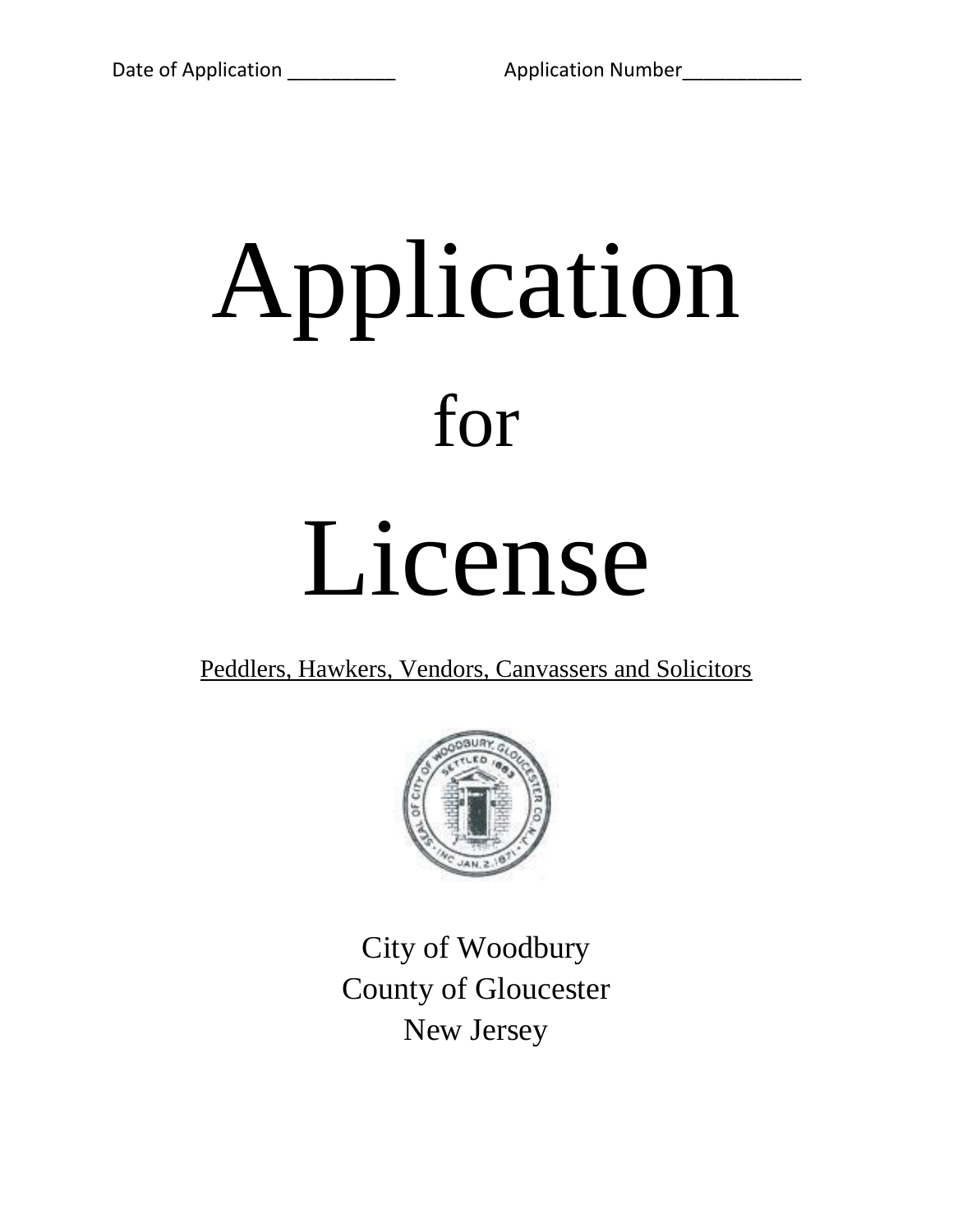Seasonal Sales Vendor -a person who sells goods and/or merchandise for a specified limited purpose and period of time at a location owned by and/or leased by the applicant.

- Hours of operation are from 9:00 a.m. to 9:00 p.m.
- Fee: \$200.00

Extended Seasonal Sales Vendor -a person who sells ice cream or dairy related products.

- Hours of operation are from 9:00 a.m. to 9:00 p.m.
- Fee: \$300.00

- 1

Non-Profit Seasonal Sales Vendor -any non-profit religious, charitable, educational, society, association, service club, volunteer first aid organization or fire company which is located within and services the City and sells goods and merchandise at a specific location either owned by the non-profit organization or at a location not owned by the non-profit organization, having written consent of the owners of property to conduct seasonal sales activities within the City of Woodbury.

- Hours of operation are from 9:00 a.m. to 9:00 p.m.
- Fee: no charge

Merchandise (Peddler, Hawker, Vendor, Solicitor or Canvasser) -shall include all goods, wares, foods, fruits, vegetables, farm products, books, magazines, periodicals, arts, crafts, and all kinds of articles of personal property for domestic use.

- Hours of operation are from 9:00 a.m. to 9:00 p.m.
- Fee:
	- o \$50.00 for daily license
	- o \$100.00 for weekly license

Merchandise (Seasonal Sales) -shall only include Christmas trees, Christmas wreaths, Christmas grave blankets. Christmas arts and crafts, Easter Flowers, Easter Baskets, Mother's Day flowers, Mother's Day baskets and other articles of arts and crafts related to the seasonal sales activity.

- Hours of operation are from 9:00 a.m. to 9:00 p.m.
- Fee: S200.00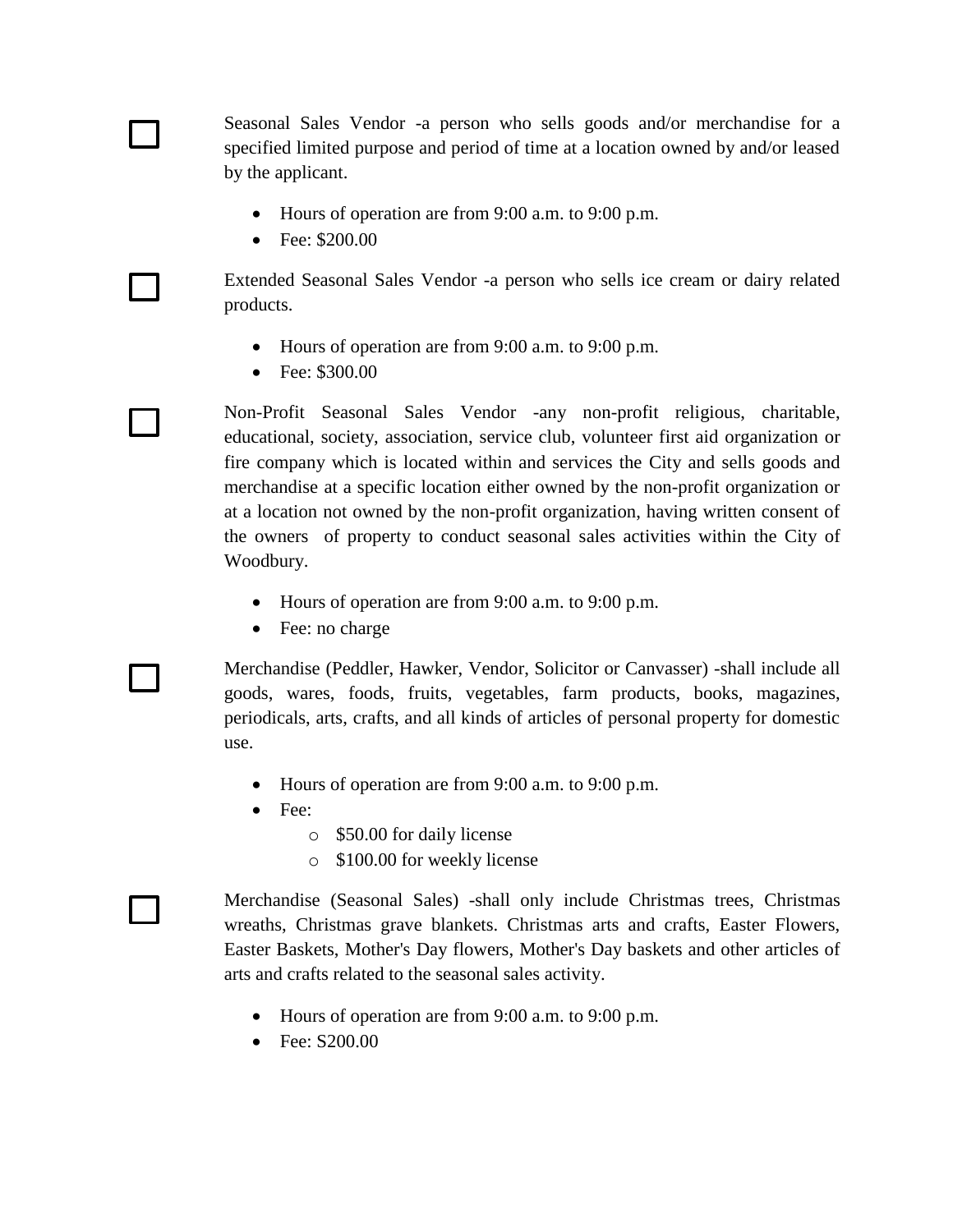#### **Personal Information**

| ,我们也不会有什么。""我们的人,我们也不会有什么?""我们的人,我们也不会有什么?""我们的人,我们的人,我们也不会有什么?""我们的人,我们的人,我们的人,我                             |
|---------------------------------------------------------------------------------------------------------------|
|                                                                                                               |
|                                                                                                               |
|                                                                                                               |
| <b>Organization / Company Information</b>                                                                     |
| 1. Organization / Company Name: 1. 2010 12:2010 12:2010 12:2010 12:2010 12:2010 12:2010 12:2010 12:2010 12:20 |
|                                                                                                               |
| 3. Telephone: $($ $)$                                                                                         |
|                                                                                                               |
|                                                                                                               |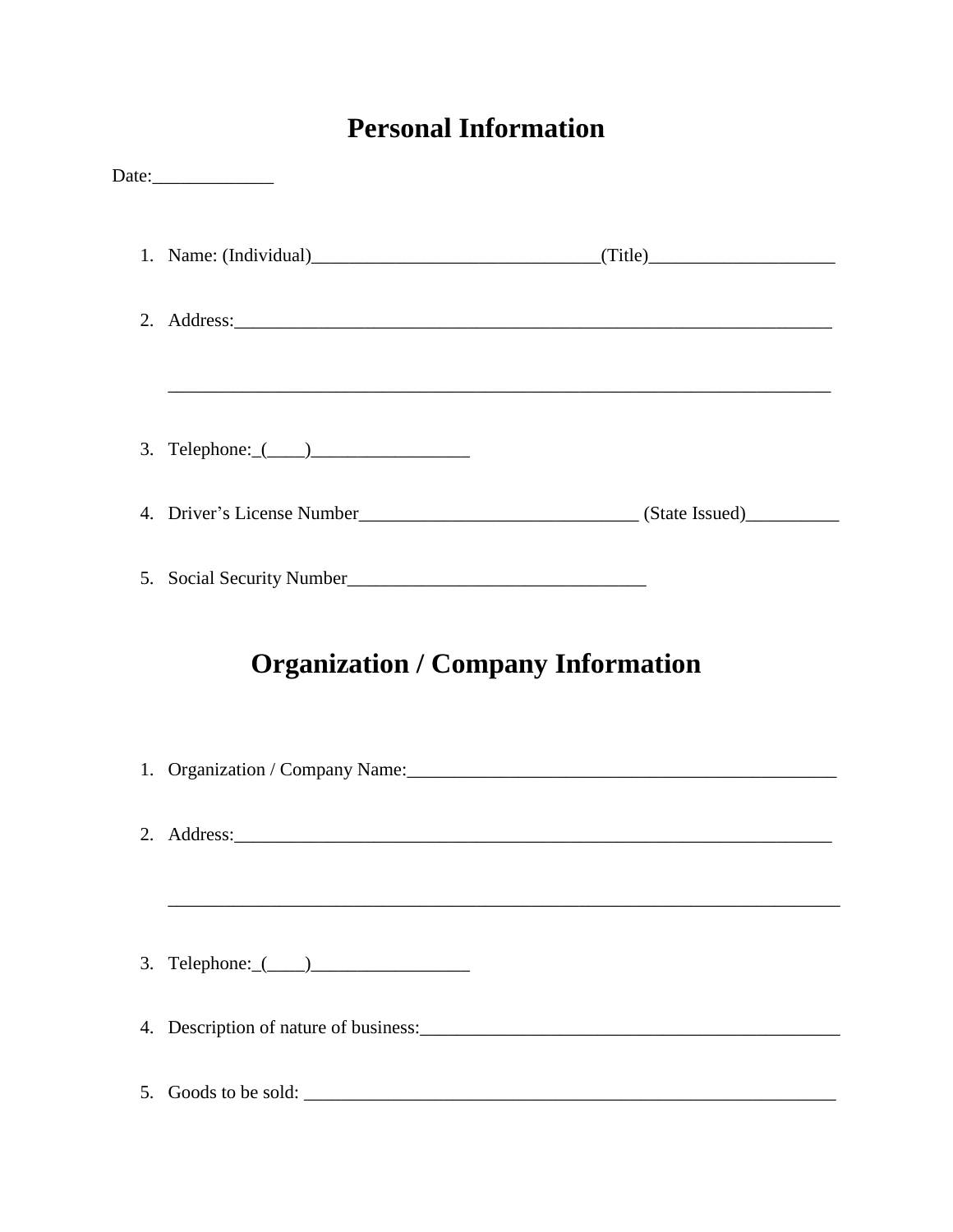### **Professional References**

| A.          |                                                                                           |                            |
|-------------|-------------------------------------------------------------------------------------------|----------------------------|
| <b>B.</b>   |                                                                                           |                            |
| $C_{\cdot}$ |                                                                                           | $Occupation$ Phone $($ $)$ |
| A.          |                                                                                           |                            |
| <b>B.</b>   |                                                                                           |                            |
| $C_{\cdot}$ |                                                                                           | $Occupation$ Phone $($ $)$ |
| A.          |                                                                                           |                            |
| <b>B.</b>   |                                                                                           |                            |
| C.          |                                                                                           | $Occupation$ Phone $($ $)$ |
|             | Have you ever been arrested for or convicted of any disorderly offense or violation of an |                            |
|             | municipal ordinance or indictable offense?                                                | $Yes$ No                   |
|             | If yes, explain in detail.                                                                |                            |
|             |                                                                                           |                            |
|             |                                                                                           |                            |
|             |                                                                                           |                            |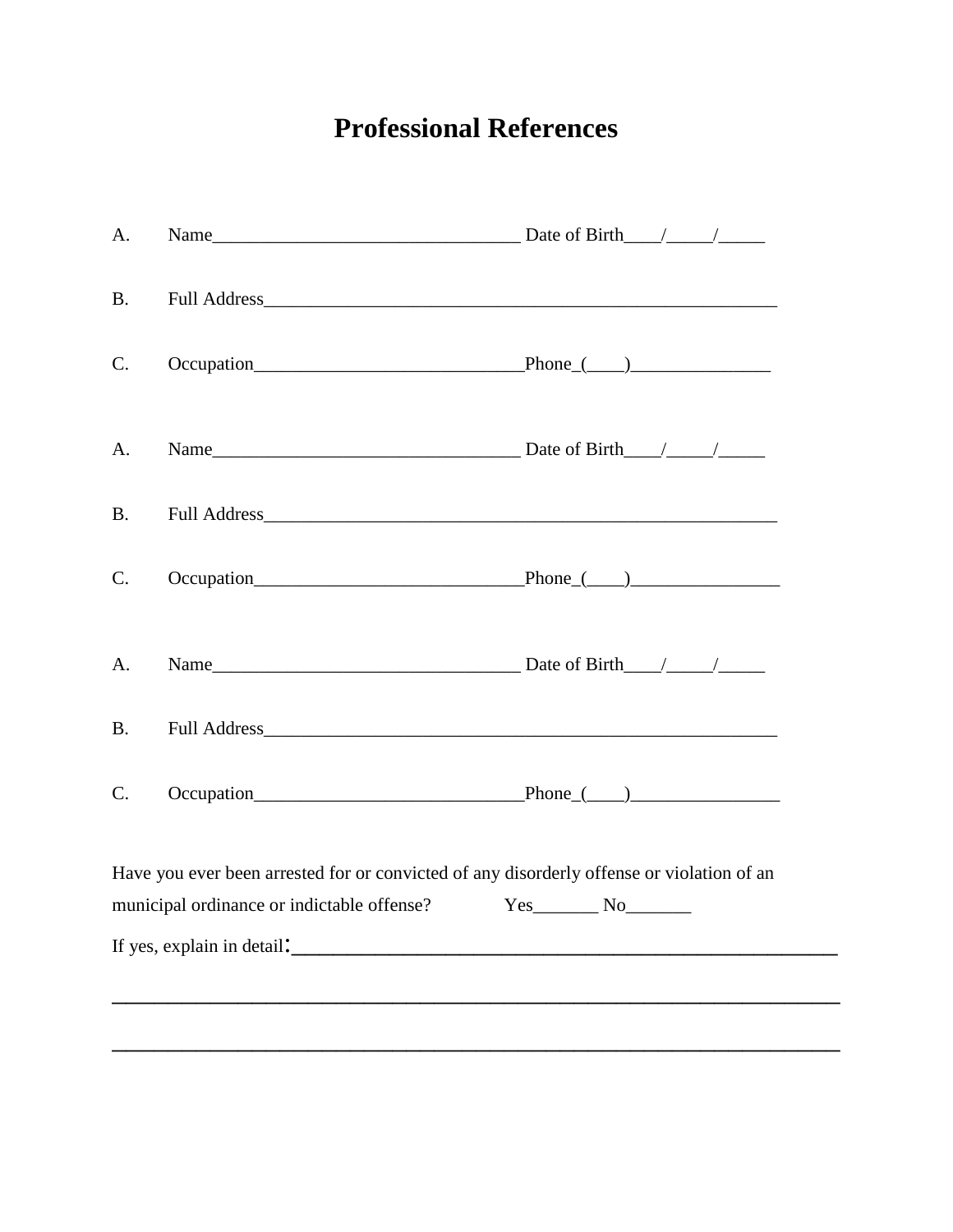#### **Additional Information**

|  |  | $Yes$ No $\qquad$<br>Are orders being taken for future delivery of goods or services? Yes_________ No_________<br>Has any license or permit issued by any city, state, or federal agency ever been denied to you?<br>Yes No If yes, explain: |  |  |  |
|--|--|----------------------------------------------------------------------------------------------------------------------------------------------------------------------------------------------------------------------------------------------|--|--|--|

#### **Items to Include with this application**

- 1. Letter on company letterhead certifying that you are employed or represented by the company for which you are soliciting, peddling, hawking, canvassing.
- 2. Photo of yourself taken within the last 60 days (passport photo)
- 3. Check or Money Order made out to "The City of Woodbury"

**Please note: All individuals must complete a background check through the NJ State Police** 

**(Information Attached)**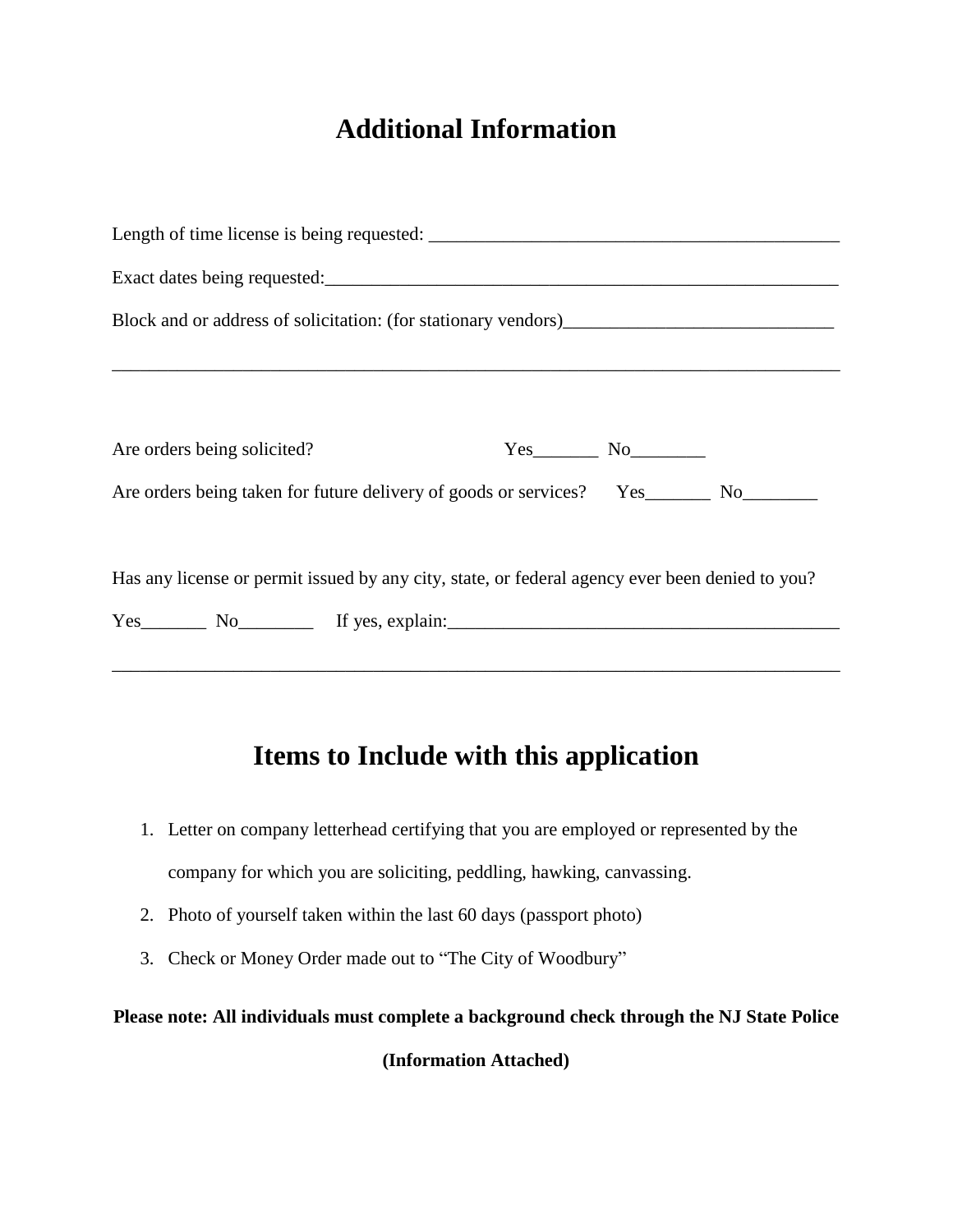#### **Background Check Information**

Applicants must log on to

#### <https://www.njportal.com/njsp/criminalrecords/>

Woodbury's Originating Agency Identification number or ORI number:

#### **NJ0082200**

Once there, click on the **ONLINE FORM 212A**, this will be a highlighted block on the lower left side of the page.

Follow the prompts for through the demographic questions. Questions include:

- Name
- Date of Birth
- Address
- Ethnicity
- E-mail
- Phone number
- Social security number (optional)

The NJ State police require a \$20.00 administration fee per applicant. Therefore, payment information will then be required.

Upon completion of the form, the applicant will receive an e-mail 'Confirmation & Receipt' that will include a confirmation number.

The request will then be forwarded electronically to the Police Department's work queue for approval and submission to the State Police for processing.

The applicant can find more information on the 212A form and the process by clicking on the **Help Tab** located on the top right side of the page.